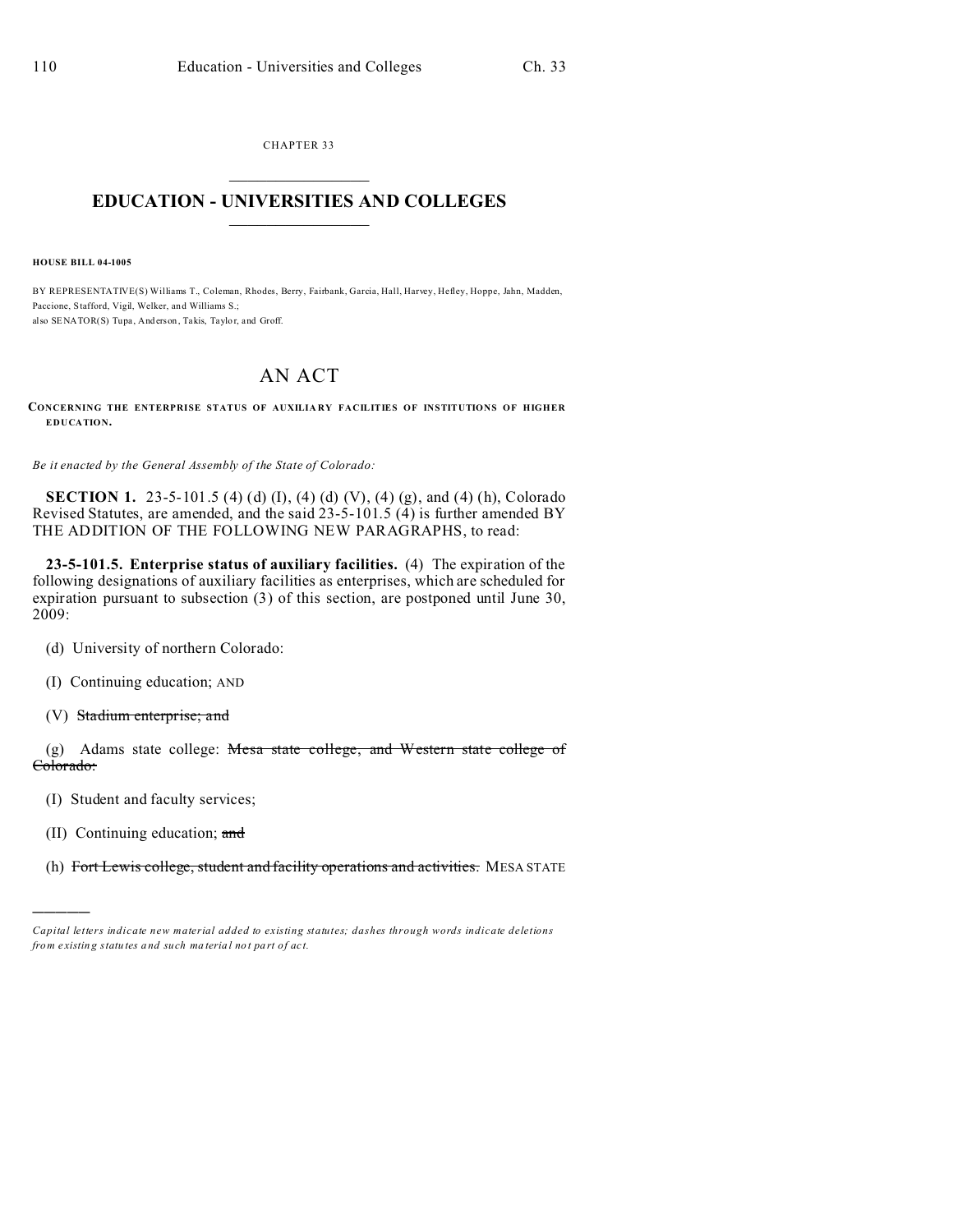COLLEGE:

- (I) STUDENT AND FACULTY SERVICES;
- (II) CONTINUING EDUCATION;
- (i) METROPOLITAN STATE COLLEGE OF DENVER:
- (I) STUDENT AND FACULTY SERVICES;
- (II) CONTINUING EDUCATION;
- (j) WESTERN STATE COLLEGE OF COLORADO:
- (I) STUDENT AND FACULTY SERVICES;
- (II) CONTINUING EDUCATION; AND

(k) FORT LEWIS COLLEGE, STUDENT AND FACULTY OPERATIONS AND ACTIVITIES.

**SECTION 2.** 23-5-101.5, Colorado Revised Statutes, is amended BY THE ADDITION OF A NEW SUBSECTION to read:

**23-5-101.5. Enterprise status of auxiliary facilities.** (6) NOTWITHSTANDING PARAGRAPH (a) OF SUBSECTION (3) OF THIS SECTION RELATING TO THE DESIGNATION OF AUXILIARY FACILITIES AS ENTERPRISES:

(a) ANY AUXILIARY FACILITIES OF ADAMS STATE COLLEGE THAT WERE A PART OF ANY STATE COLLEGES ENTERPRISE PURSUANT TO PARAGRAPH (g) OF SUBSECTION (4) OF THIS SECTION IN EXISTENCE PRIOR TO THE ESTABLISHMENT OF THE BOARD OF TRUSTEES OF ADAMS STATE COLLEGE IN SECTION 23-51-102 SHALL, AS THEY RELATE TO ADAMS STATE COLLEGE, BE DESIGNATED ENTERPRISES OF THE BOARD OF TRUSTEES OF ADAMS STATE COLLEGE.

(b) ANY AUXILIARY FACILITIES OF MESA STATE COLLEGE THAT WERE A PART OF ANY STATE COLLEGES ENTERPRISE PURSUANT TO PARAGRAPH (g) OF SUBSECTION (4) OF THIS SECTION IN EXISTENCE PRIOR TO THE ESTABLISHMENT OF THE BOARD OF TRUSTEES OF MESA STATE COLLEGE IN SECTION 23-53-102 SHALL, AS THEY RELATE TO MESA STATE COLLEGE, BE DESIGNATED ENTERPRISES OF THE BOARD OF TRUSTEES OF MESA STATE COLLEGE.

(c) ANY AUXILIARY FACILITIES OF METROPOLITAN STATE COLLEGE OF DENVER THAT WERE A PART OF ANY STATE COLLEGES ENTERPRISE ESTABLISHED UNDER LAW IN EXISTENCE PRIOR TO THE ESTABLISHMENT OF THE BOARD OF TRUSTEES OF METROPOLITAN STATE COLLEGE OF DENVER IN SECTION 23-54-102 SHALL, AS THEY RELATE TO METROPOLITAN STATE COLLEGE OF DENVER, BE DESIGNATED ENTERPRISES OF THE BOARD OF TRUSTEES OF METROPOLITAN STATE COLLEGE OF DENVER.

(d) ANY AUXILIARY FACILITIES OF WESTERN STATE COLLEGE OF COLORADO THAT WERE A PART OF ANY STATE COLLEGES ENTERPRISE PURSUANT TO PARAGRAPH (g) OF